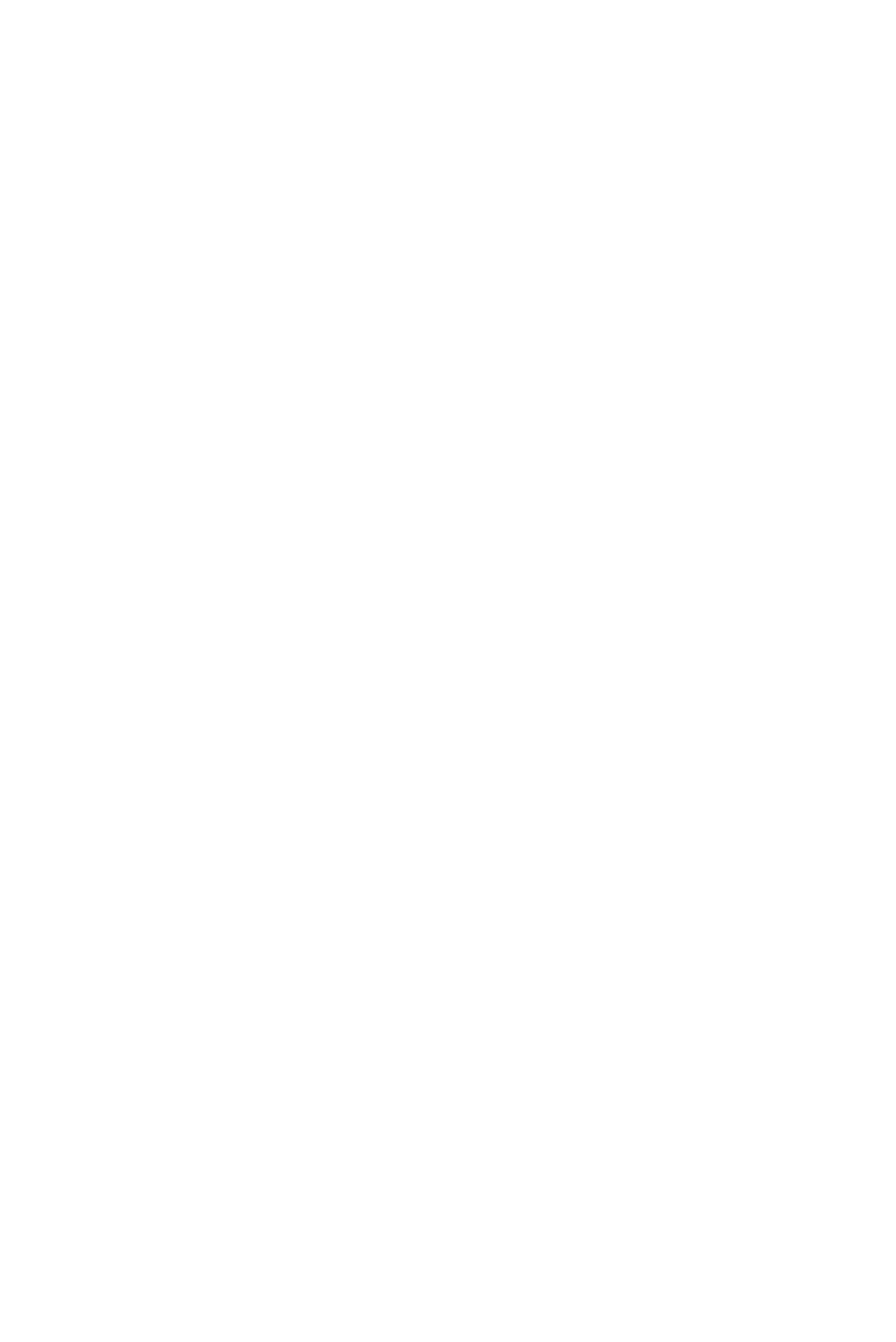Next was the award of bid for roof repair to the Welcome Center. Council unanimously approved the motion to accept the bid from JH Building & Contracting, LLC for \$46,500.00, which was made by Councilman Reedy and seconded by Councilwoman Hunter.

 For edification of Council, Captain of Beckley FD and Chief Code Official, Donnie Morgan, presented the WVABCA application submitted by P&P, Inc. dba Cheers of Beckley which will be located at 327 Neville Street, the application being incorporated into these minutes.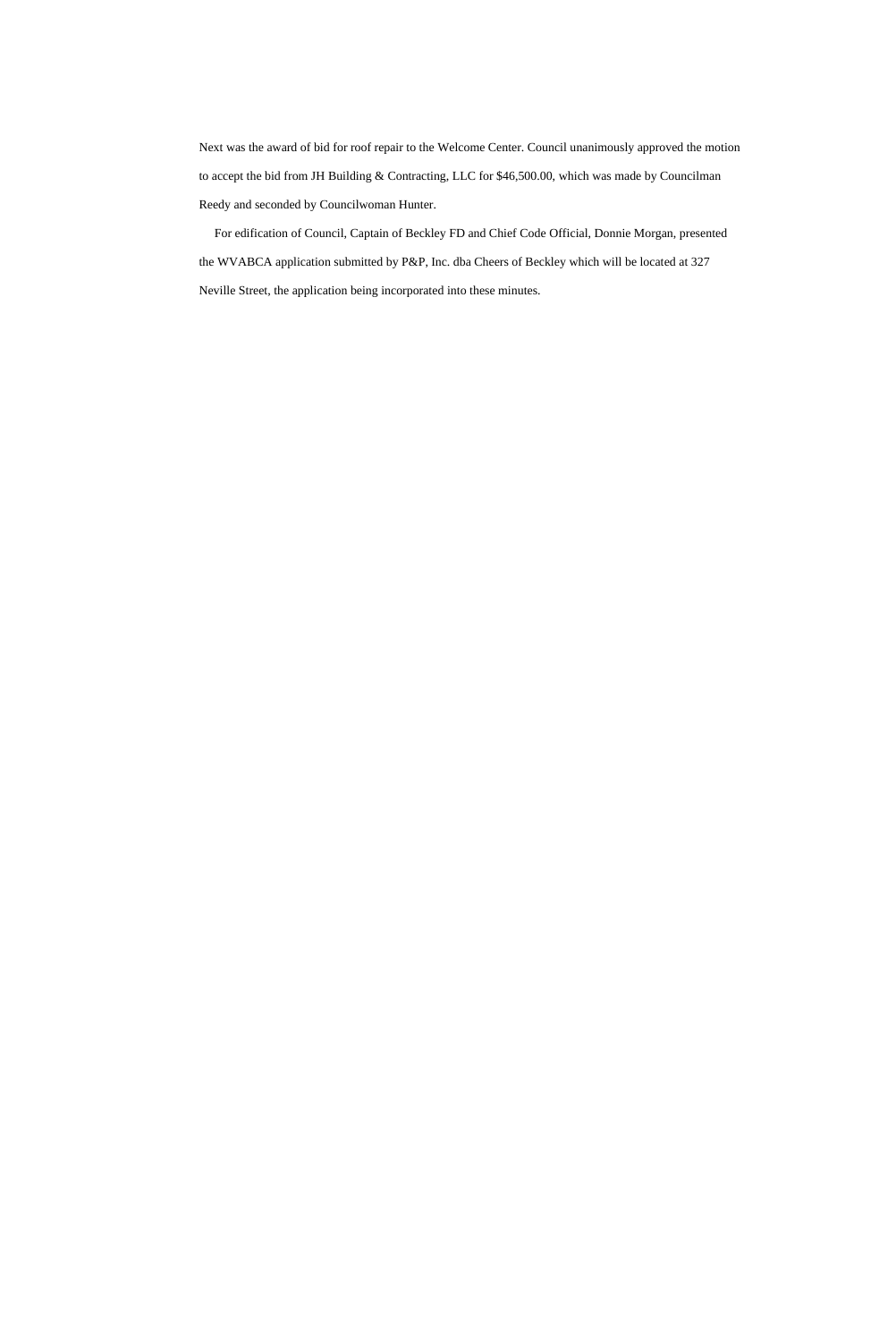The Mayor asked for a motion to reappoint the following three members of the Beckley Housing Authority for five-year terms: Eddiena Schoolfield, Gary Sutphin, and Kip Buchanon. Council unanimously approved the motion to reappoint which was made by Councilman Price and seconded by Councilwoman Hunter.

 Next, the Mayor announced that fall leaf pickup is November 15, 2021. Director of Board of Public Works Jerry Stump said the pickup will begin at 7:00 a.m. on the 15<sup>th</sup> and that yard trimmings and branches no larger than 2" in diameter will be picked up and that everything else should be bagged. The Mayor read a Mayoral Proclamation for Christian Heritage Week which is the week of Thanksgiving.

 OLD BUSINESS: The Mayor expressed condolences to the family of Dr. Cirilo Z. Villanueva who recently passed away. The Mayor announced that the world-wide International Travel Publisher named WV as the number two region in the world to visit featuring the Beckley Exhibition Coal Mines. A video of the Exhibition Coal Mines was featured in this article. The Mayor congratulated Parks & Recreation Director, Leslie Baker and the staff at the Exhibition Coal Mines and the Youth Museum. The Mayor commented on how nice the Christmas decorations are at the plaza downtown, the decorated trees in Shoemaker's Square along with the wreaths and white lights, and the decorations at the Exhibition Coal Mines. The Mayor thanked Beverly Farris, Jerry Stump, and the employees at the Board of Public Works. The Mayor congratulated all four Raleigh County teams (Independence, Liberty, Woodrow Wilson, and Shady Spring, for earning a trip to the state high school football playoffs. He also congratulated the Shady Spring and Woodrow Wilson volleyball teams for earning a trip to the state playoffs. The Mayor congratulated Jeremy Fox, Seth Evans, Derrick Bandy, Joshua Barber, and Joshua Stacy who will complete their time as Probationary Firefighters on November 30, 2021, and thus become Firefighters. Councilwoman Bullock asked for an update on Fruits of Labor. The Mayor said that he and Mr. Trump visited last week, and they were still painting. Mr. Trump spoke to President of Fruits of Labor, Tammy Jordan, who told him that they are working on opening their location in Montgomery and invite Council to the open house December 6<sup>th</sup> at their Rainelle location. Mr. Trump said Fruits of Labor had a film crew at their Beckley location last week and the film will be submitted to the Appalachian Regional Commission. The Mayor said that he has asked Mr. File to prepare an ordinance amending the Traffic Control Map to incorporate Chief Christian's recommendations regarding the traffic lanes on Prince Street.

 NEW BUSINESS: Councilwoman Hunter recommended visiting the JW Marriot Jr. Leadership Center at the lodging center at the Summit Bechtel to see the Wonderland of Trees. She said that the City of Beckley's and Black Knight's tree has the same theme as the City's Rising Cardinals, and it is impressive. She said that Jeremiah Johnson's work is unbelievable. The Mayor said that the viewing of the trees is open for public viewing on weekends and the live auction is at 6:00 p.m. on November 19<sup>th</sup>. Councilwoman Bullock wished all Veterans a Happy Veteran's Day and reminded everyone that the parade is at 11:00 a.m. Thursday, November 11<sup>th</sup>. Councilman Reedy said that he has received several complaints about the kiosk used for parking in the parking lot beside Word Park. He suggested the City consider using a parking app called Flo Bird. IT Director Bill Kelly said that the City has a passport parking app that patrons can use and that he would be glad to meet and discuss this with Councilman Reedy at his convenience. The Mayor suggested a Workshop for Council by Mr. Kelly to instruct them on how to use this app. Councilman Dunlap asked for